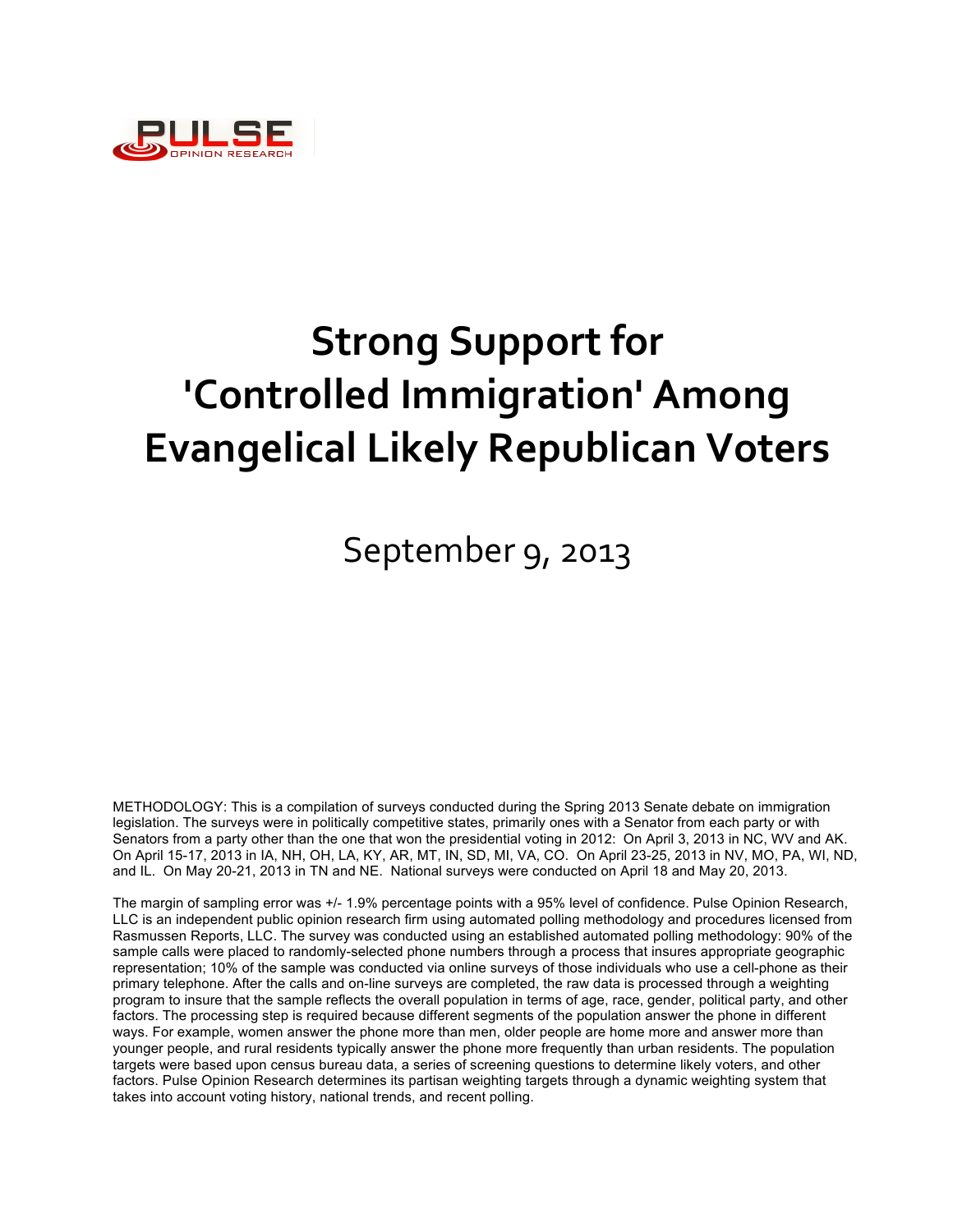

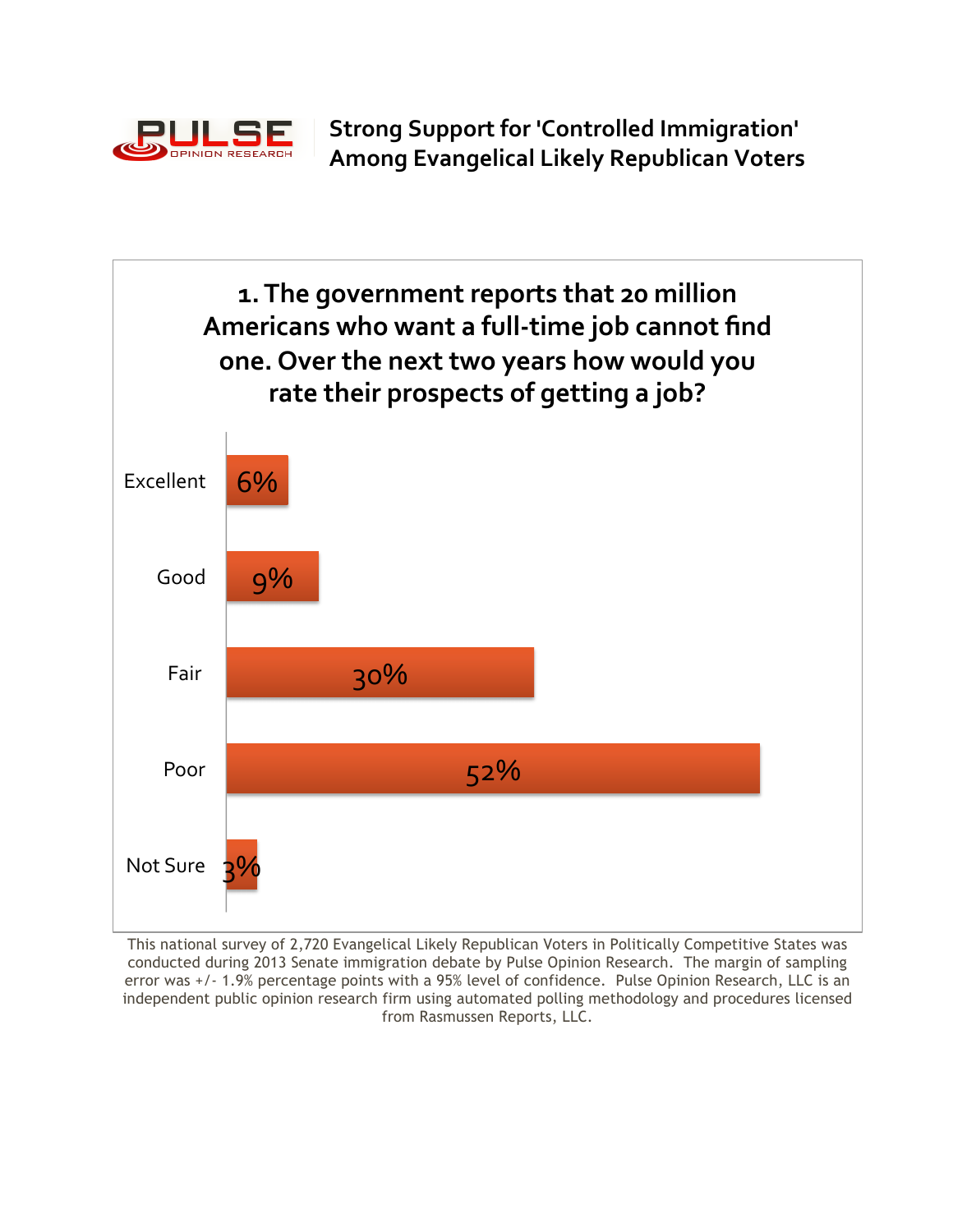

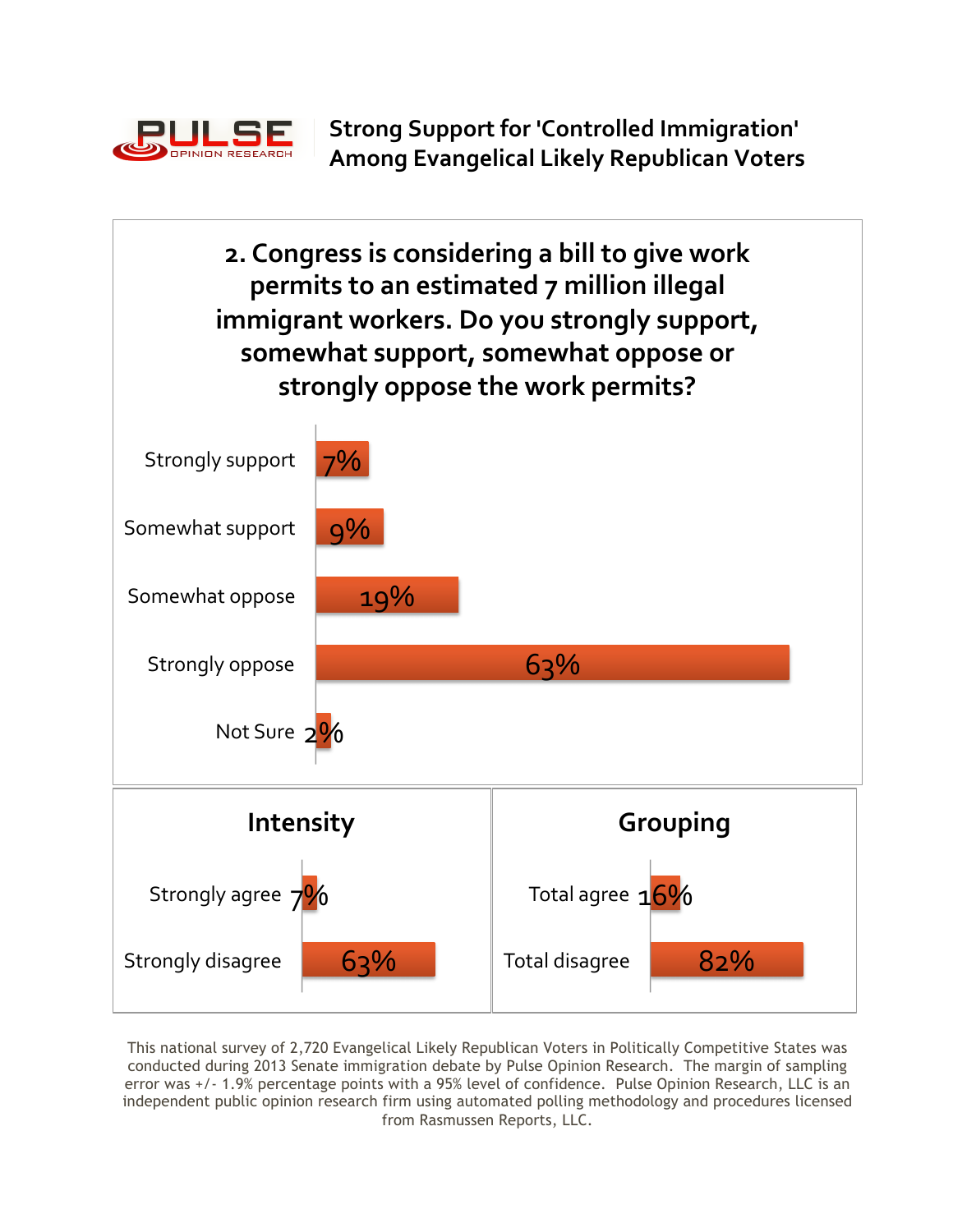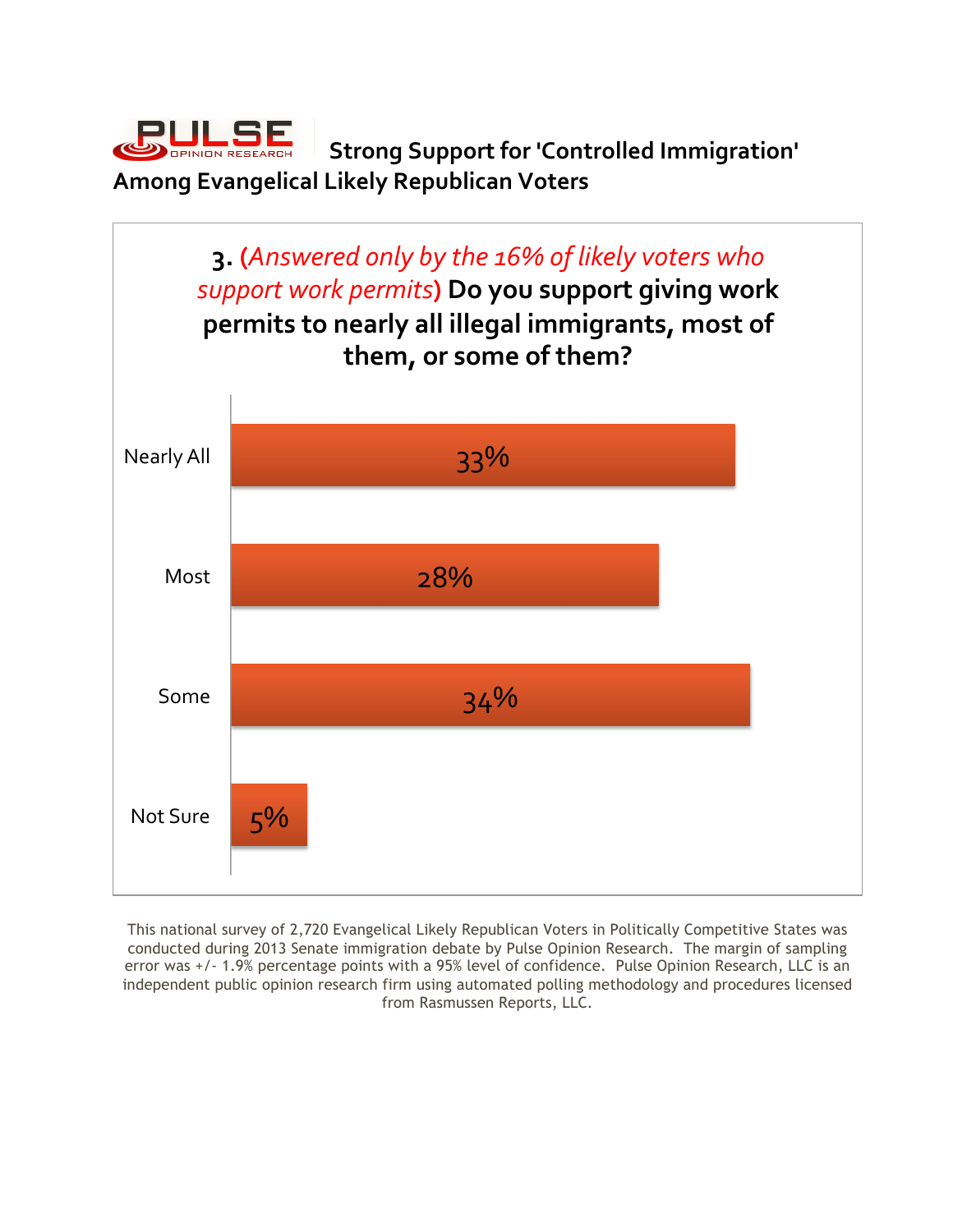

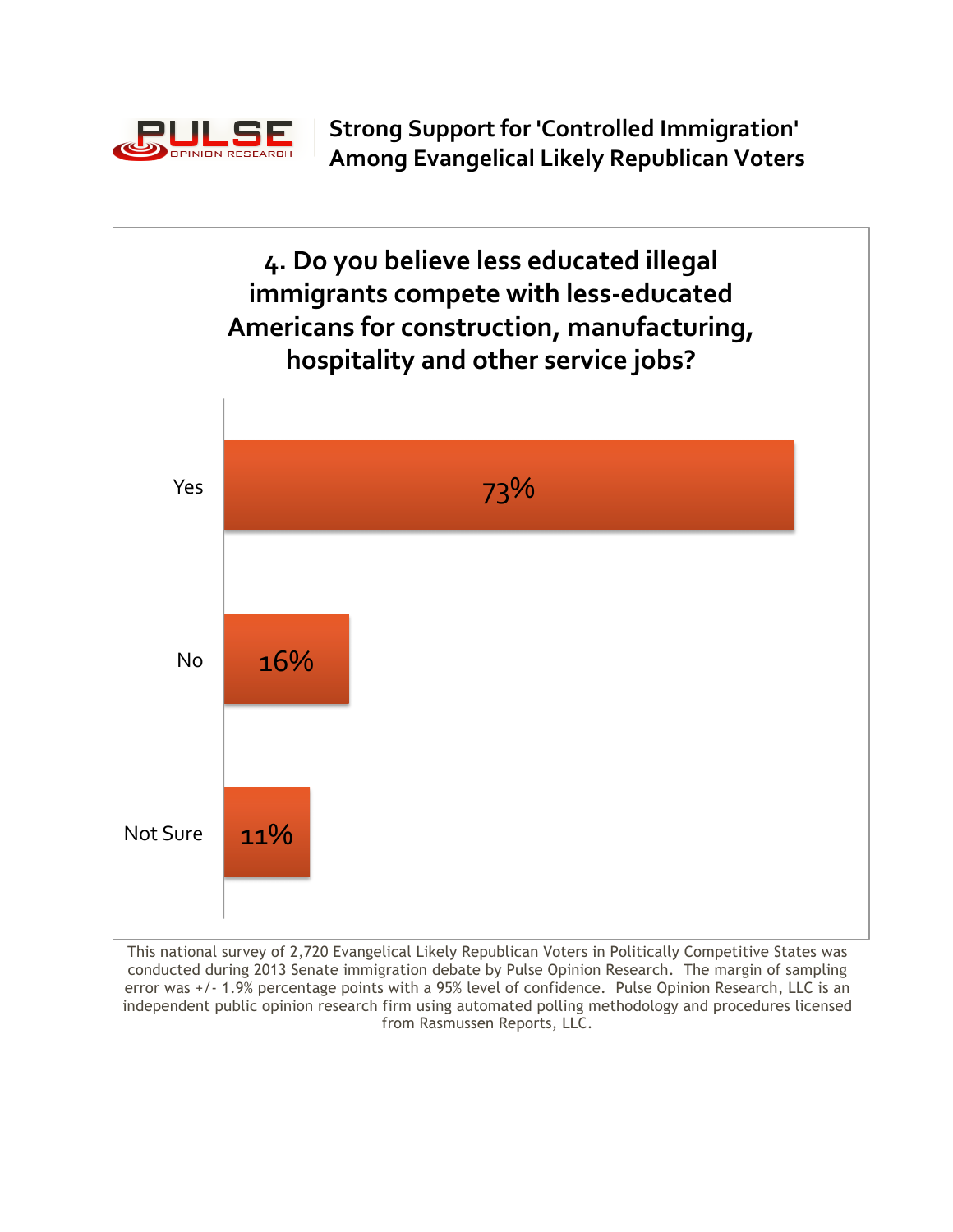

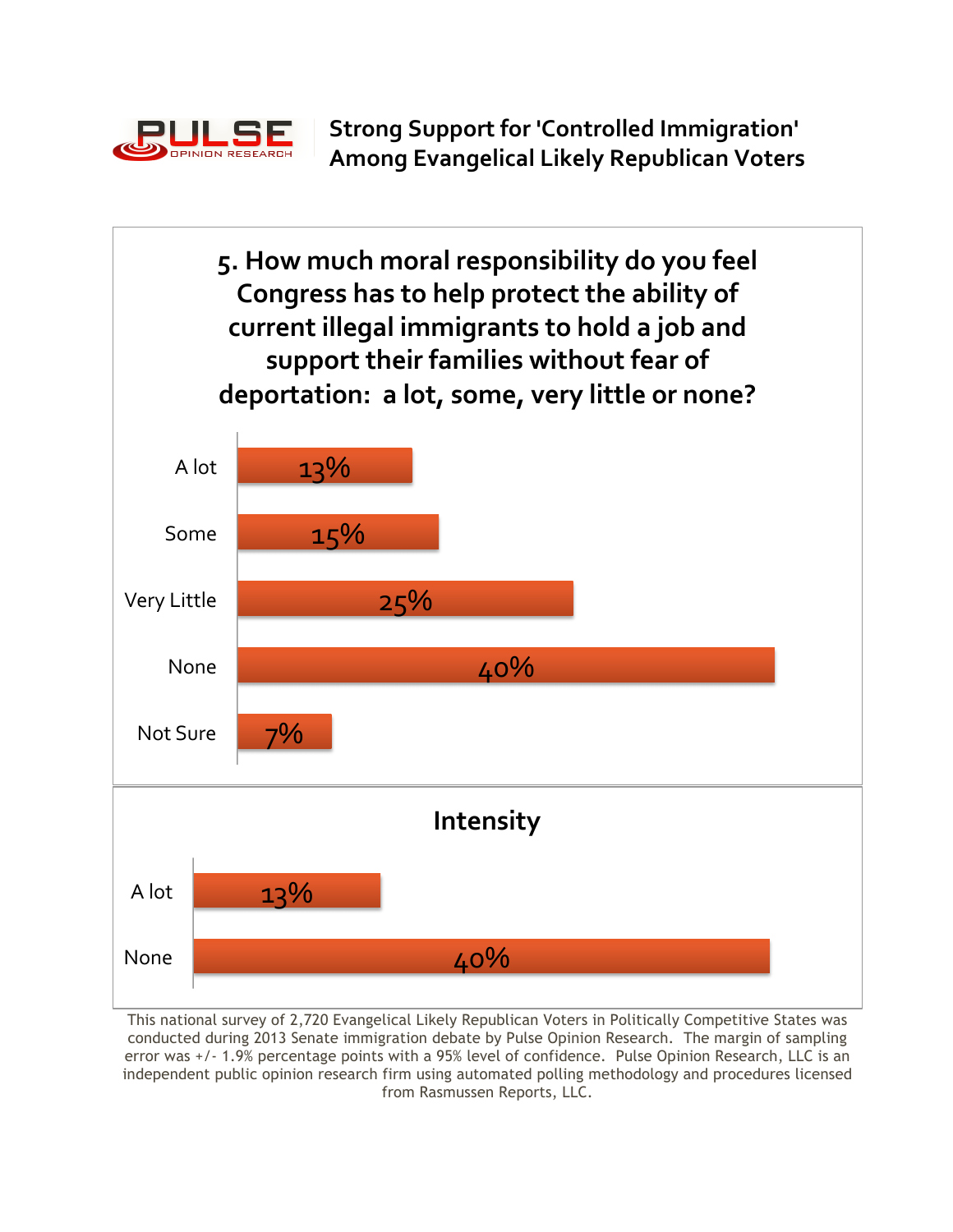

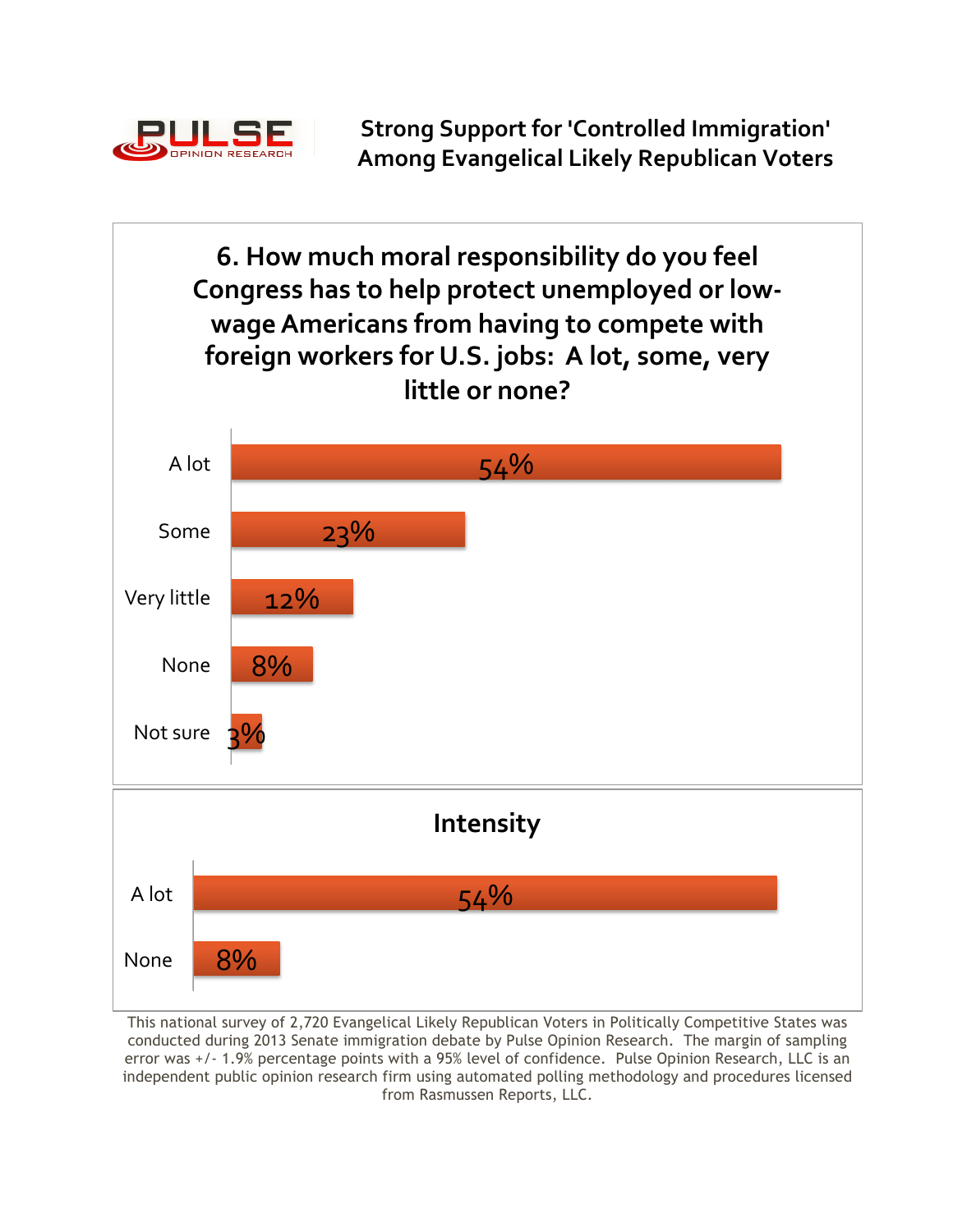

**7.** In recent years, the government has issued permanent green cards to approximately 1 million new immigrants each year. Is this number too high, too low or about right?

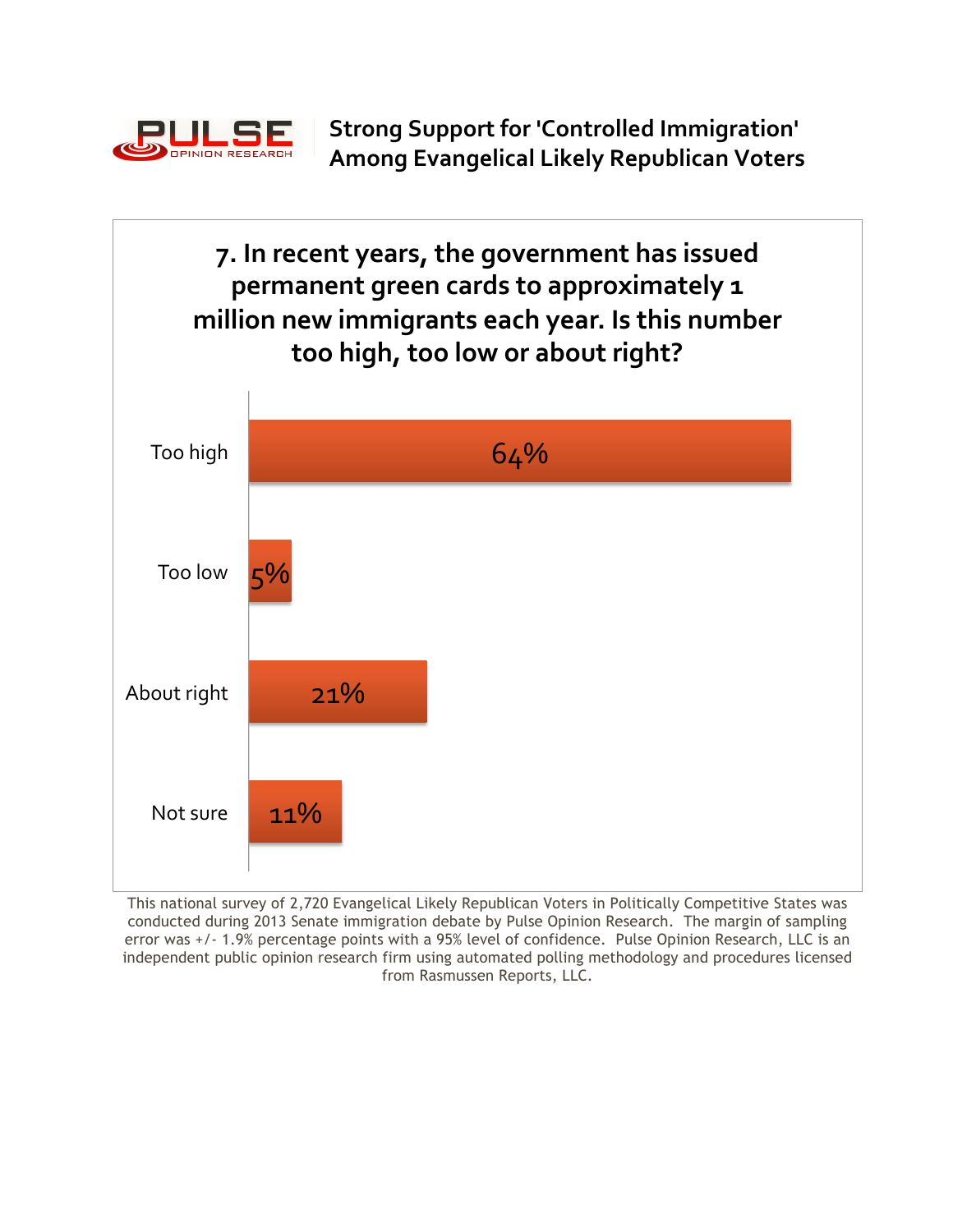

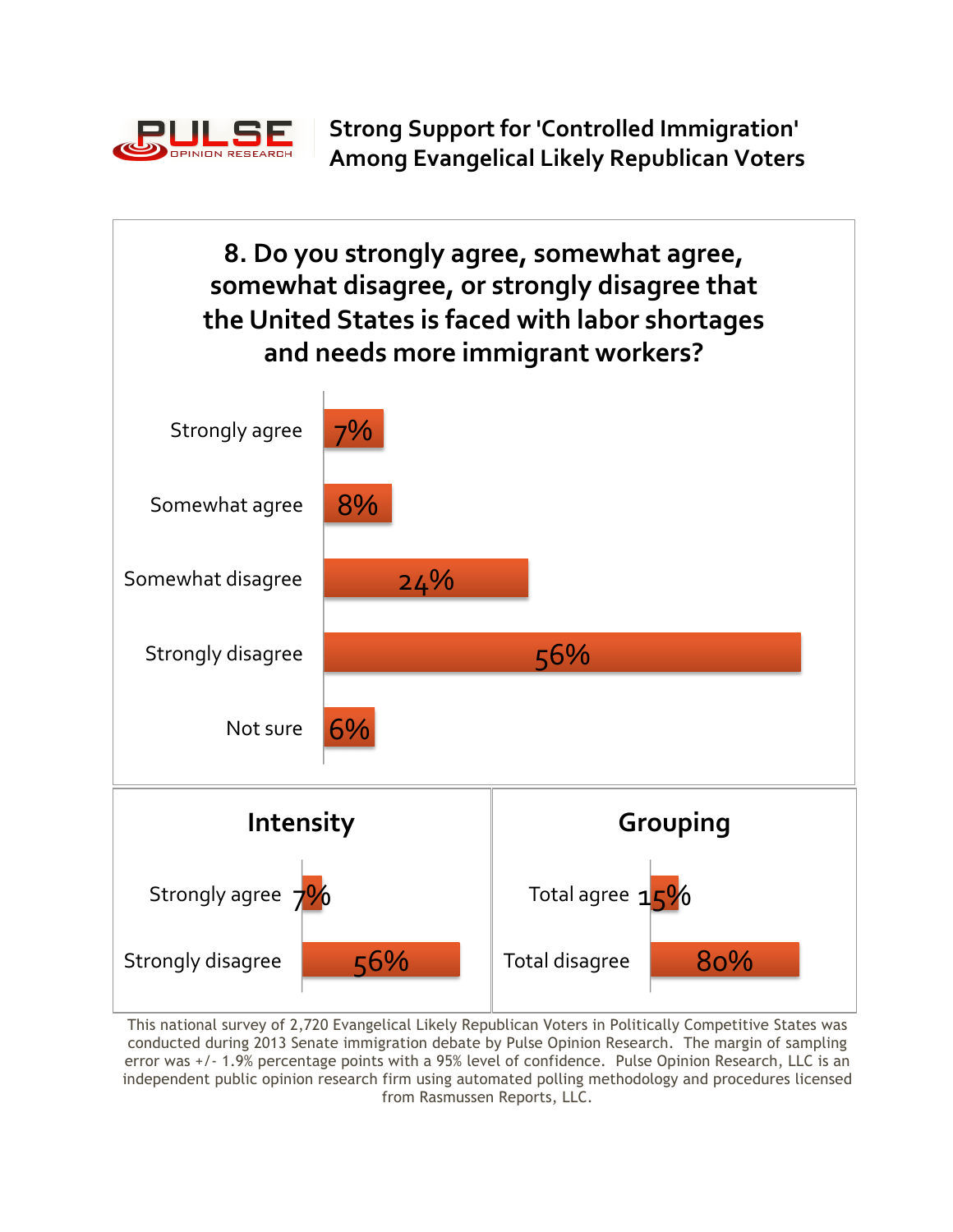

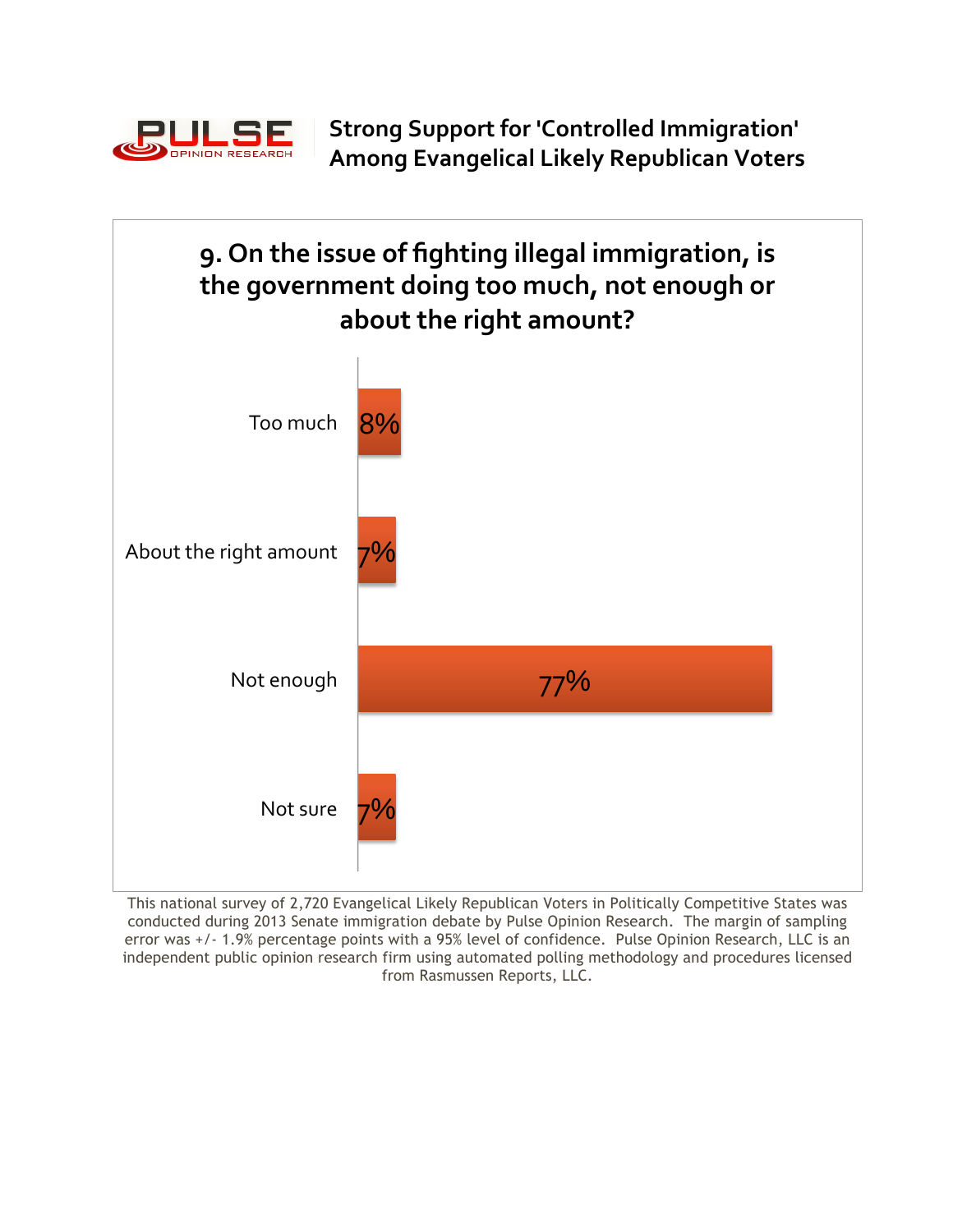

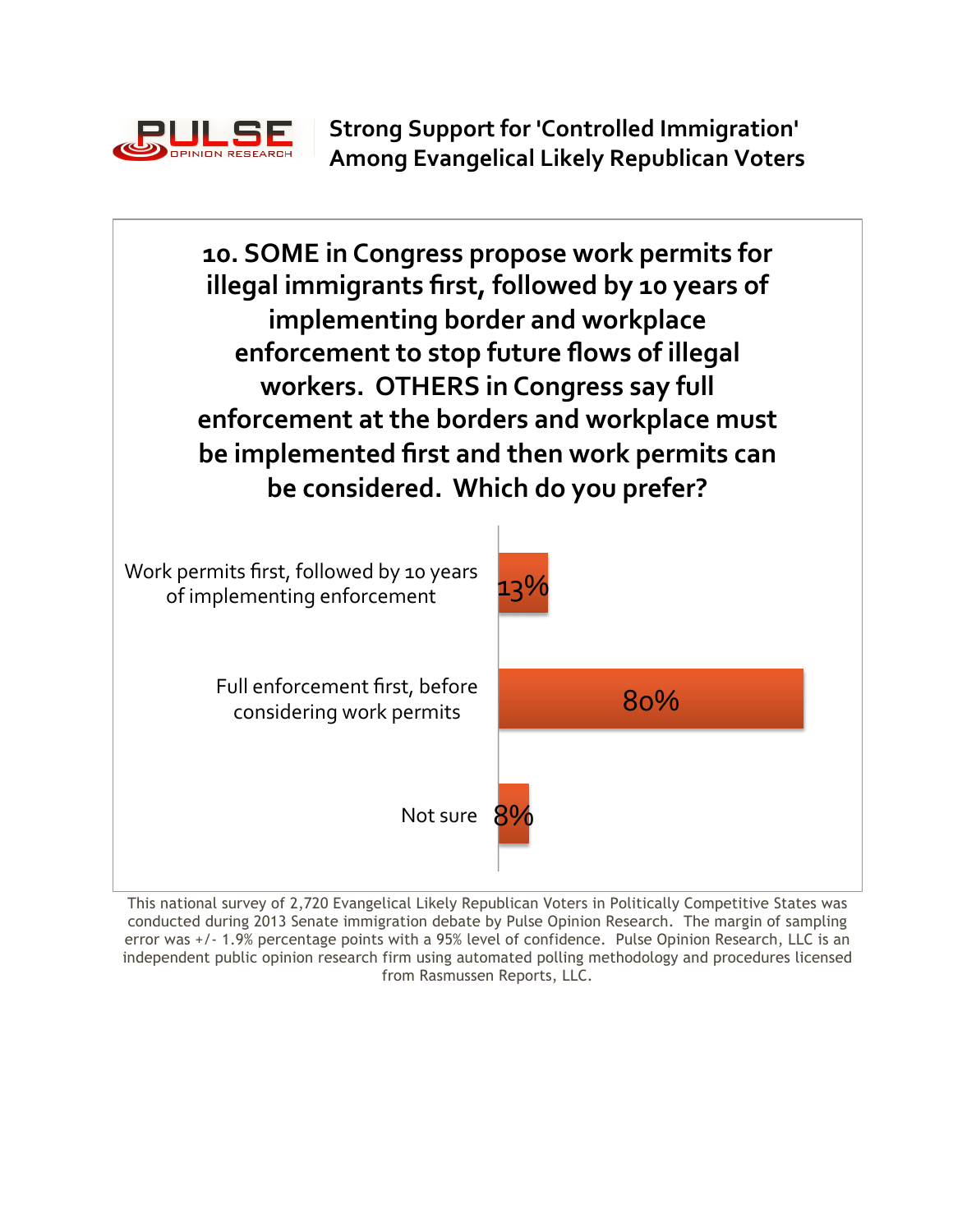



This national survey of 2,720 Evangelical Likely Republican Voters in Politically Competitive States was conducted during 2013 Senate immigration debate by Pulse Opinion Research.LLC, an independent public opinion research firm using automated polling methodology and procedures licensed from Rasmussen Reports, LLC.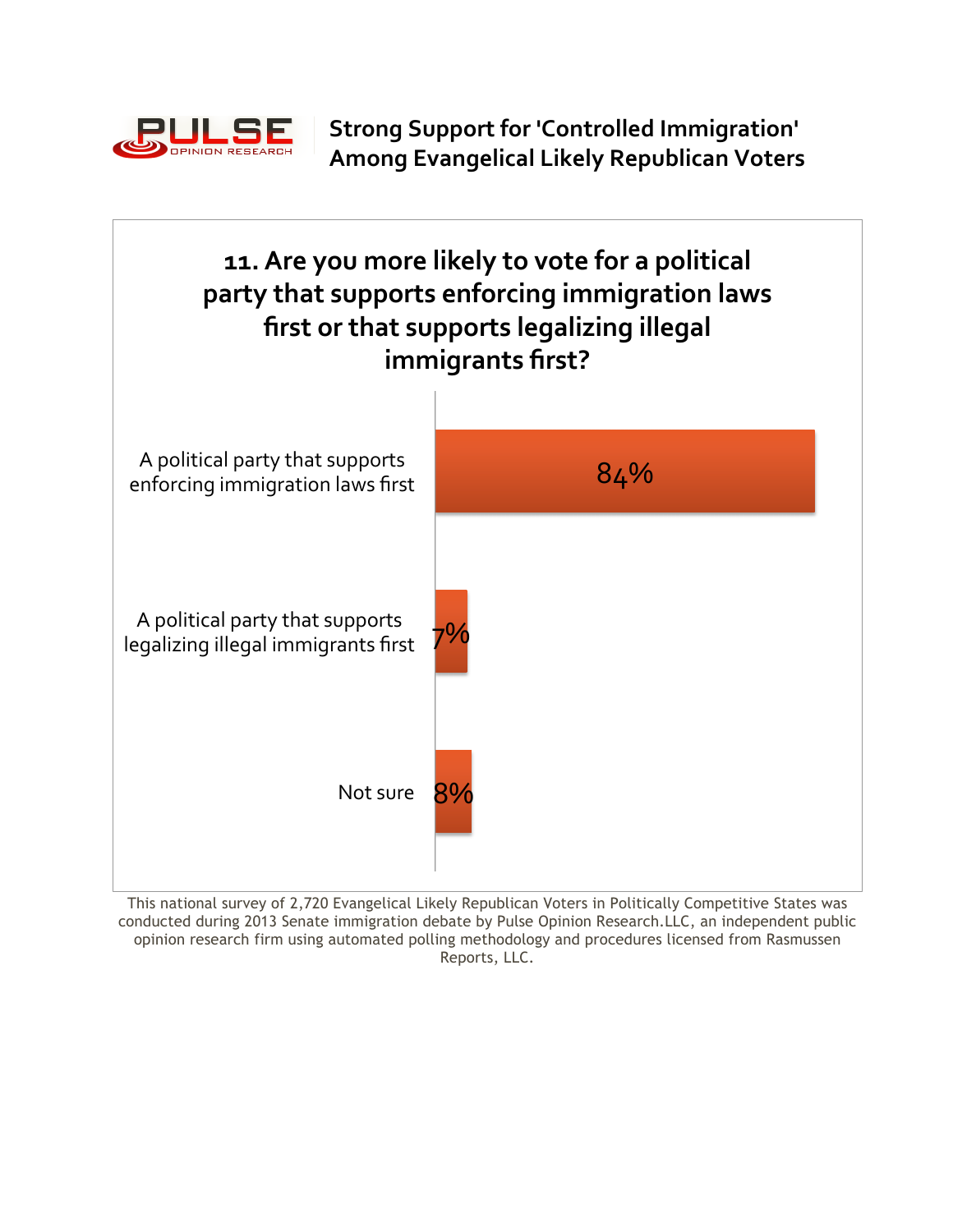

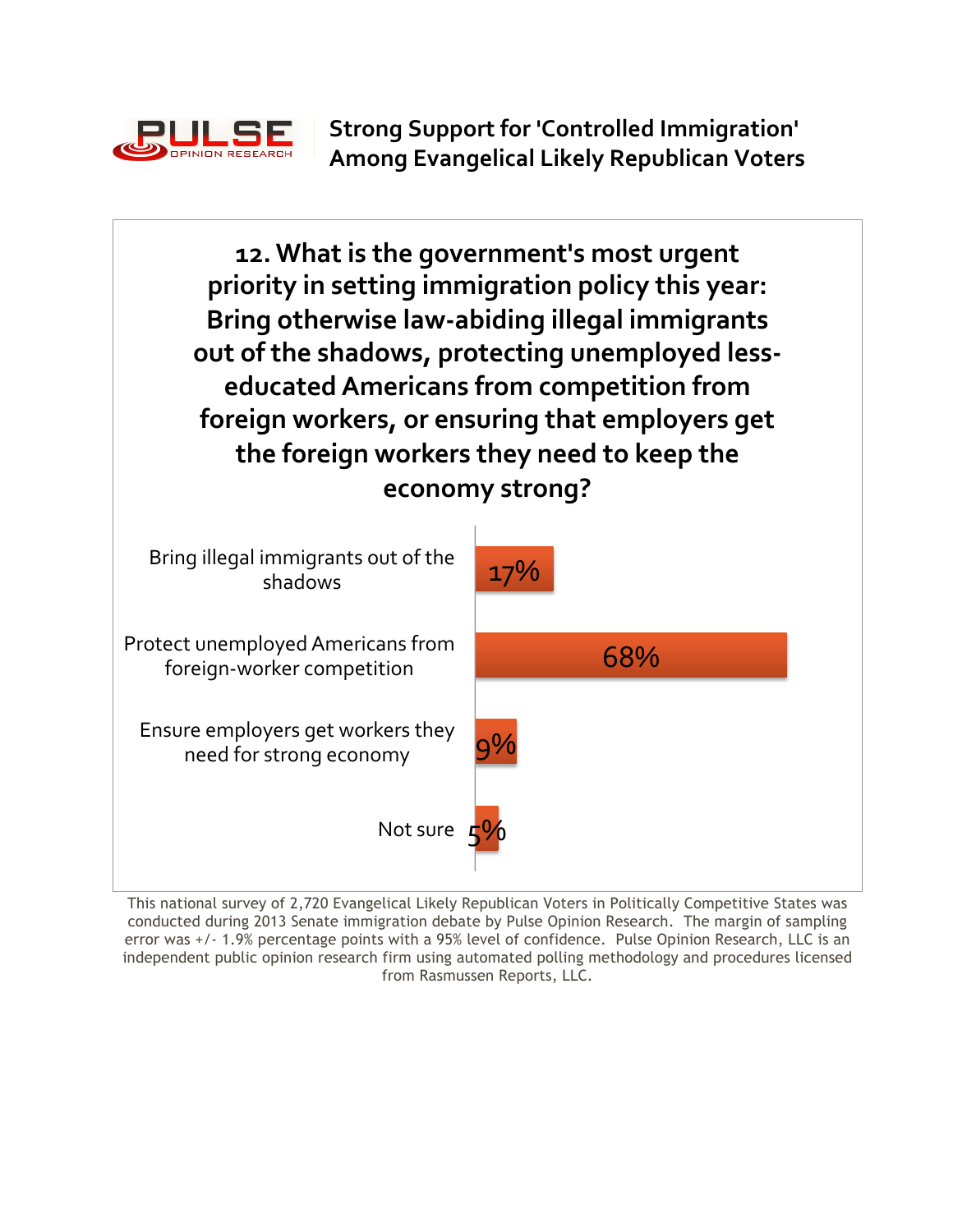